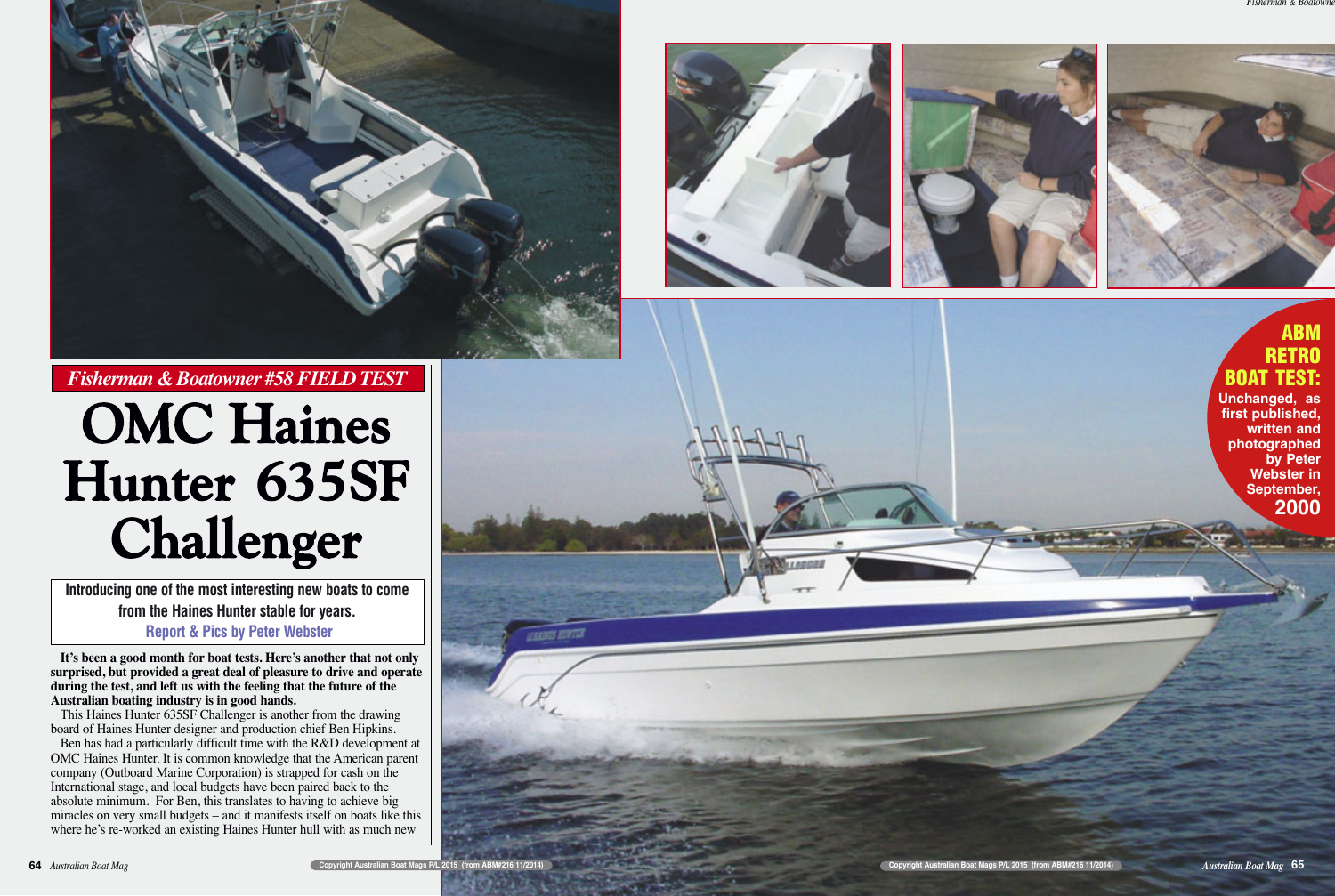winning status.

Essentially, the 635 SF Challenger is a walkaround sportsfishing boat with a surprisingly big cabin in the middle. It's much bigger than the photographs indicate. It has a pair of 2.2m long berths in a cabin that isn't just a poky little hideaway - between the berths there is a full pump-out toilet and plenty of headroom to sit in comfort out of bad weather. Frankly there's almost as much room in this cabin as there is in most competitors' cuddy cabins.

It's a clever piece of design and tooling. The secret clearly lies in lifting up the side walkaround trenches to such an extent that you can lie down underneath the trenches in the cabin.

The measurements of the walkaround are interesting, with Haines Hunter allowing 220mm wide x an average 310mm high for the walkaround trenches – the same as they use in their bigger Patriot models. But as Hipkins points out, your feet don't get any smaller just because you've got the smaller boat!

Keep in mind that having these walkaround trenches this "high" (or more accurately, "shallow") allows more than just a bigger, more user friendly cabin. If by chance you have to run the Tweed River bar, and you get stuck at the wrong time in the wrong place and just have to cap a breaking wave, having such shallow trenches around the side will almost certainly save the day.

The 635 SF could easily cope with a green wave coming over and around the side – unlike a number of pressed tinny walkarounds on the market which will almost certainly go belly-up in the same situation.

Haines Hunter then take this 'green' water aft to the rear cockpit drains, which drop into the lower bilge where the water is pumped out. This bit I'm not so happy with – I'd NEVER rely on a single 12V bilge pump – but there's a perfect spot to mount a bloody big Whale or Jabsco double action manual pump on the transom. These pumps will empty the whole cockpit in seconds – especially if the crew figures the alternative is the Long Swim Home.

*(Readers note – these big manual pumps are available from good chandlerys like Whitworths & BIAS, and cost in the \$500 – \$600 range. Easy to install yourself, they are a terrific investment in boating safety – and should be mandatory if the boat is regularly coming and going through a barred inlet like the ones at Tweed, Port Macquarie, Narooma, etc)*

Looking at the cockpit, there's 1.75m behind the foldaway helmsman seat, and a constant 2.0m beam between the coamings.

The cockpit is flanked by a very wide 1.5m moulded fibreglass transom box. This is divided into a series of compartments to provide either a good

area for the catch, plus a live bait tank and bait tray, or you could take the dividers out and just use it as a big kill tank – or combinations in between.

By the way, I wouldn't mind seeing this transom moulding dropped down even further. When the box is filled with ice, there's not going to be much room left for the sort of catches people take home in Queensland and West Aussie.

Other design features of note include a clever walk through transom opening – but curiously, it doesn't have the doorway as standard equipment. It has to be asked for specially, and again, for people working in white water bar areas, this would surely be a mandatory option.

The transom arrangement itself is very contemporary, being one of these swallow tail or portofino style transoms with such a big flat area right across the beam, Ben Hipkins has decided to make it available with a tuna style, stainless steel 'gut' rail just to keep the anglers safely onboard. In the old days, we would have chastised the factory for creating such a "wasteful" wide, flat transom arrangement, but nowadays, it's all the rage to make the transom in such a way (like this) that it can be used for general fishing and diving activities as distinct from being a separate part of the boat with its own boxed well for the outboard.

#### **Build Quality**

There's not a lot of doubt about Haines Hunter's build quality, despite the recent correspondence in F&B's home workshop to the contrary! The fact remains Haines Hunter is doing a pretty good job with their build quality and standard of finish. We've looked at half a dozen different Haines Hunter models in the past month or so, and all of them have been distinguished by very high standards of finish and a very good build quality.

Hipkins in one of the veterans of the industry, with personal experience in fibreglass stretching back 30 odd years, so few people know more about the subject and frankly, it's reflected in the beautiful standard of mouldings and finish you'll find in today's Haines Hunters.

# **Performance**

With two 90hp ram injected FICHT V-4 outboards on the transom, this thing was a thinly disguised rocket ship. There's no way on this earth you'd need more horsepower regardless of what you were going to do with the boat. The two 90hp Evinrudes provided so much grunt, we had to be very careful with the operation of the twin throttles.

Frankly, I didn't like the throttle set-up at all. These latest computerised fuel injected systems open up absolutely seamlessly with instantaneous response – so that if you are a bit "jabby" on the throttles and/or

tooling as his budgets will allow. This makes the challenge considerably harder for him, but he's certainly risen to the occasion with this very fine walkaround fibreglass sports fisherman, aptly named the Challenger.

The Haines Hunter 635SF Challenger produced one of the best test results we've experienced for some time, and shows just what a competent package you can build in 6.35 m overall. In fact, it really throws into question the whole issue of just how big a boat do you need? And how much horsepower do you need to hang off the transom to get real comfort, safety and fishing convenience in a bluewater fishing rig?

#### **Design**

The 635 hull has been around since about 1985 when it was first produced as a very slick sports cruiser. The original hull has always been considered one of the finest of its kind ever produced in Australia so Ben had a classic pedigree to work with when he set about re-working the moulds for about the seventh time in their history.

Targeting a sports fishing rig that would provide spectacular performance from a 150hp FICHT engine, or the heady combination of economical performance and reliability from twin smaller 90-115hp V-4 FICHT engines, Hipkins consolidated the mass of data he's accumulated these past few years from his national dealer network. He's also taken onboard the input from Haines Hunter owners across Australia and produced a very simple, practical deck and cabin layout that achieves class







## *Fisherman & Boatowner #58 Y-2000 FIELD TEST Haines Hunter 635 W/A*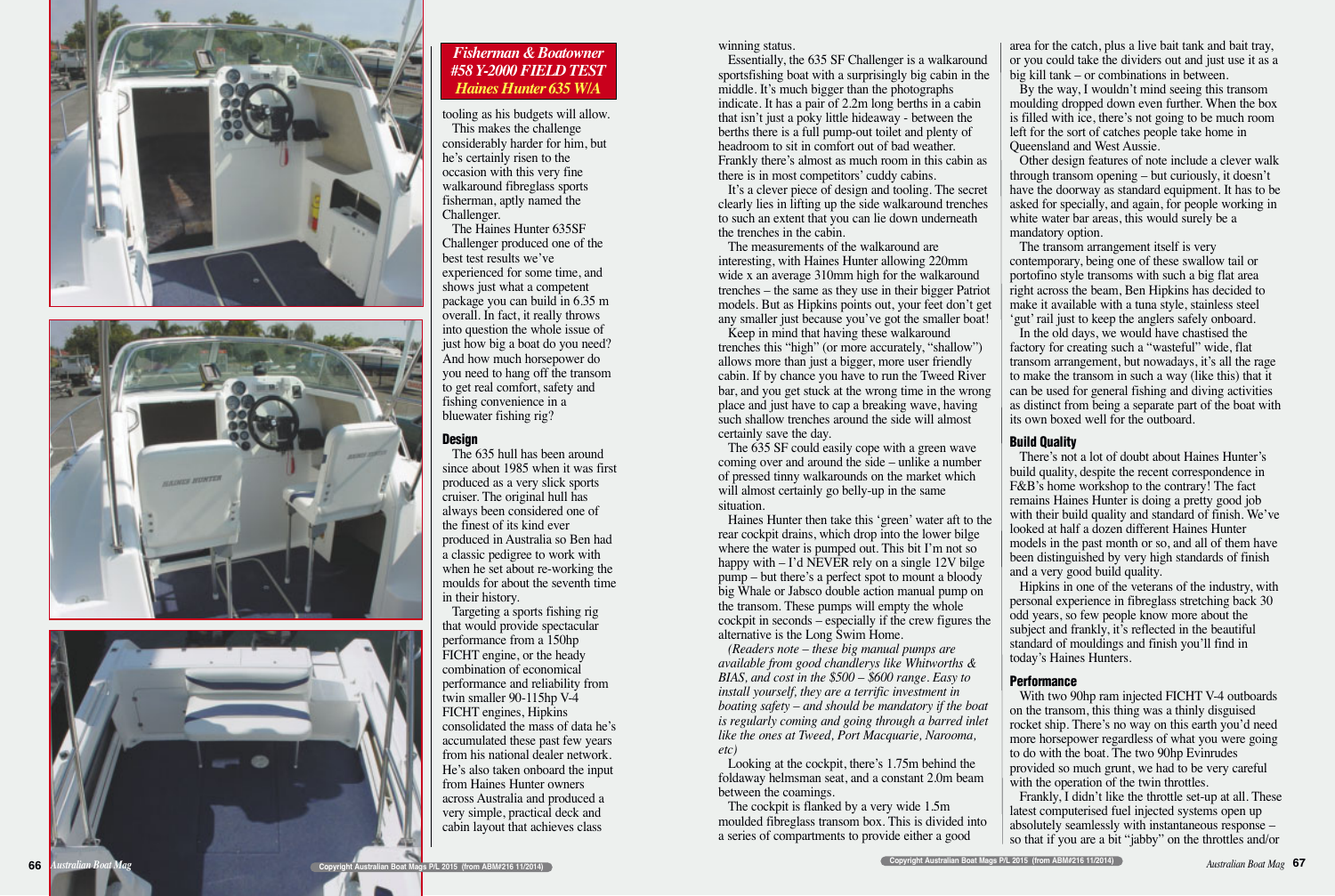FICHT equipped V-4's are almost as fuel efficient as some of the latest 4-strokes on the market from Yamaha and Honda, so we look forward to being able to conduct F&B's unique fuel trials with the FICHT 90's in the future.

#### **Handling And Ride**

This is what drew us to the boat in the first place during the recent Haines Hunter press day. Then, we were genuinely surprised at the softness of the ride, and made a mental note to re-visit this model when we had a lot more time available to work it offshore in a variety of seas.

Thus it has been, and we've simply reaffirmed this has been one of the softest riding boats in this class we've ever tested. And yes, that does include some very soft riding boats from Signature, Seafarer, Cruise Craft and the like. In this class, I would go so far to suggest this is probably the softest riding 6.35 metre GRP deep vee in the business, and that's a statement that should make Haines Hunter very proud.

But it is – the ride offshore is superb. The hull is beautifully sensitive to trim, and it can be made to dance across the waves, with the perfect degree of bow lift against bow down pressure off the twin engines. Any lateral (side to side) pressure from beam-to winds can easily be trimmed out by just adjusting the engine's running angle.

Uphill, the very deep forefoot works exceptionally well, and although it liked plenty of trim to keep the ride soft, we could still travel uphill into 4' seas quite easily at 23-25 knots.

Coming about, we increased the throttles up to 4000 for a spectacular, mind-boggling ride across the waves at nearly 28 knots, which in a 6.35 metre hull is a terrific effort. Bringing it about yet again to run downhill, trimming the motors up and out produced the predictably soft riding response, a very dry ride with the water being flung back well aft, and with just a hint of ventilation on some of the steeper waves.

Overall, I think if I was buying this boat for extensive offshore use I would probably drop the engines down a notch, just to cut out this hint of ventilation and to give a little bit more trim power for head sea work.

We spent quite a deal of time offshore in this boat. Although I could get water across the boat by running into the sea three quarter forward, it was very hard to do it in any of the other directions, and took a conscious effort to drive the boat badly or trim it too far down for too long.

Downhill it was truly delightful. With the engines trimmed right up, the weight of the 2 x 90hp x 20" Evinrudes, combined with the two "steering"

propellors, enabled this rig to travel downhill "handsoff<sup>3</sup> for miles. Steerage (Hydrive, as it happens) was silky smooth and powerful. The boat always remained easy to "pull off" a wave, and turn back over the top like a surfer on a board.

Standard Equipment Full walk around forward decks Single tone hull Two tone deck Bow eye Bow sprit Recessed rear cleats Rear tow eyes Boarding ladder Bow rail Bow roller and split bollard Rope ladder with lid Self draining anchor well Cabin side windows Curved windscreen Cabin deck hatch Ergonomically designed dashboard & control centre Passenger grab rail Cabin bunks and storage Bunk cushions Cabin side shelves Upholstered cabin back rests Cabin bulkheads and footrests Folding helm and navigation seats Cabin carpet and lining Cockpit carpet and lining Under floor storage locker Under floor fuel tank Deck filler and breathers Cockpit side pocket stowage Recessed grab rails in cockpit Aft fishing station with bait well & cutting board Boarding platform full width Through transom access Hydraulic steering Sports steering wheel Water resistant switch panel Navigation lights Automatic bilge pump Depth sounder transducer 4 rod holders Cockpit drains **Price Check!**<br>Basic model, 1 x 150 hp<br>carby V-6, from<br>\$46,600. The magic test<br>rig, with 2 x 90 FICHTs, all<br>the toys, top Tinka trailer,<br>\$63,600 incl GST

Haines Hunter make a song and dance about their "soft vee hull" but one has to agree that Hipkins' policy of minimising the underwater flat area of the 635's planing strakes is certainly providing a significantly softer and quieter ride on the seaway. Coming back, we returned to the 4,000 r/min range, and just reveled in this exciting boat's handling of the increasingly choppy conditions.

#### **Application**

As a fishing boat, the Challenger SF is a ripper. I don't know how much of the walkaround is going

they're short and a bit stiff, it's very hard to deliver a take-off that's smooth and comfortable.

Allied to the tremendous grunt of the two Evinrude 90's, it meant that the skipper had to be very careful how and when to apply the power, otherwise he'd knock the passengers clean off their feet - such is the instantaneous response and thrust from the 2 x 90 hp FICHT engines.

Conversely, coming off the throttles, we had to be nearly as careful. As the throttle is drawn back, the computer instantly drops the fuel supply back. . . it's just like throwing on power disc brakes. If the skipper is not really careful, everybody is pushed forward in the boat as if you'd

applied power disc brakes.

*No kidding!* As noted though, a lot of this has got to do with the rather poor ergonomics of the twin throttle controls. The skipper needs very strong wrists to get a smooth delivery from the throttle and gear shift levers, which seemed decidedly short for my taste.

But in terms of outright performance, the 90's work well. They were smooth, and they are much quieter than the non-FICHT equipped V-4's. The "rattle and roll" of the classic Johnson V-4 has all but disappeared, there is very little smoke to speak of – and they're much smoother than the older style V-4 carby model.

These engines are much more like turbines. They spin very freely, the power is seamless, and whilst no doubt Ben made sure we had the perfect props for the test, it matters not. The pair of stainless steel, 13 7/8" diameter x 17" pitch OMC SST props (standard with FICHT outboards) proved a perfect combination.

Interestingly, whilst we were coming back to the marina, Ben took a call from an interstate customer who was quizzing him about the viability of installing 2 x 115hp FICHT V-4's on this very model. As Ben spoke, I couldn't help myself – and opened up the 90's to "flat stick", so that we were travelling up the Broadwater at speeds approaching 40 knots. It certainly added some emphasis to Ben's strident comments that "Look, I'm sure you won't need any more than these 90 hp FICHT's to get this fantastic level of performance!"

Overseas reports suggest that these new 90hp







## *Fisherman & Boatowner #58 Y-2000*